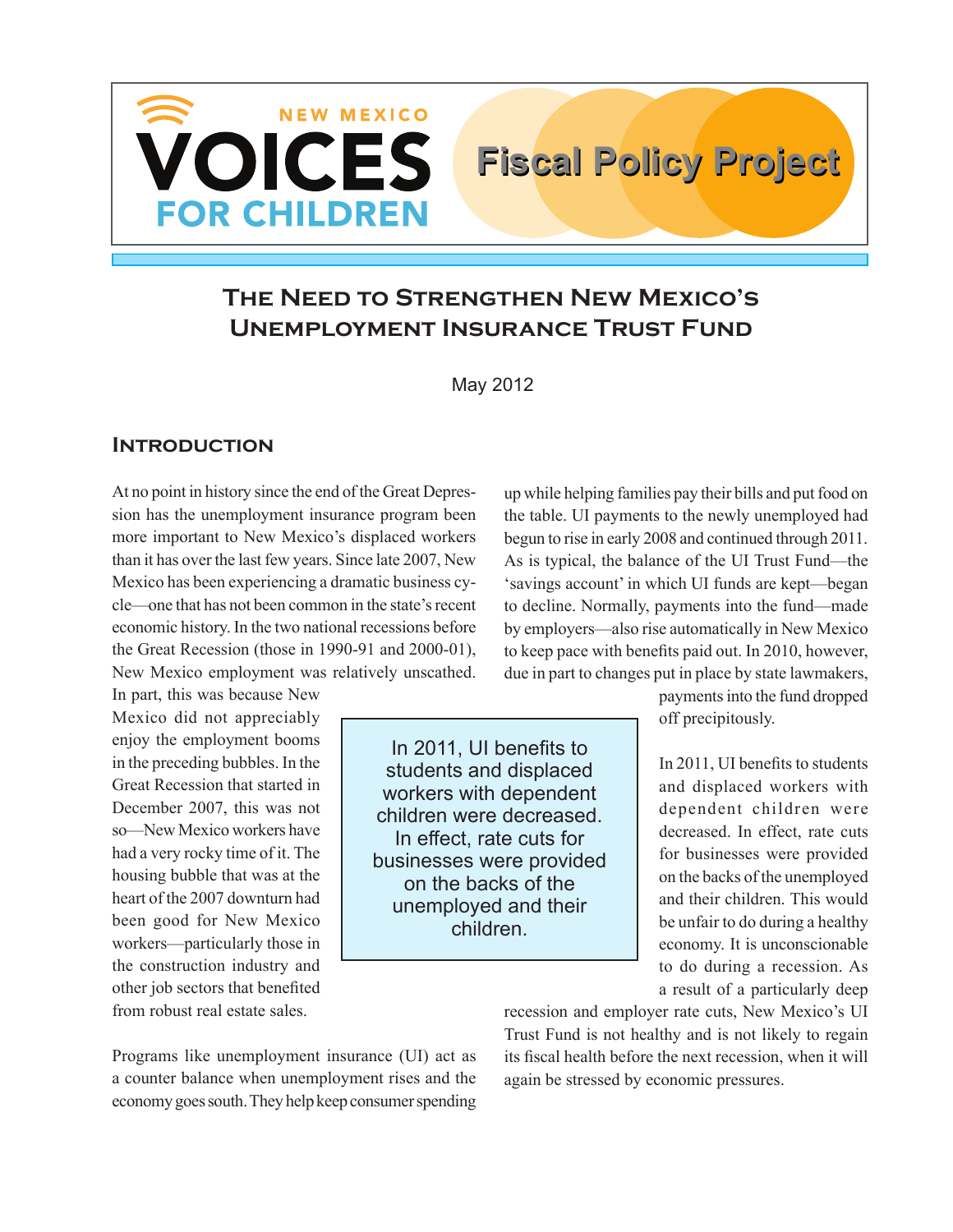

#### **Falling Employment; Rising UI Payments**

As Graph I (*US and New Mexico Unemployment Rates, 2001-2011*, above) shows, New Mexico's unemployment rate fell as low as 3.5 percent in 2007 at the height of the state's housing construction boom. After the bubble deflated, the unemployment rate ratcheted up to 8 percent at the worst point of the recession (the third quarter of 2010). By January of 2012, as the recovery took hold, New Mexico's seasonally adjusted unemployment rate had subsided to 7 percent.

New Mexico's unemployment insurance (UI) system carried out its primary function during the economic downturn that started in late 2007—the function of maintaining purchasing power in the economy when consumer spending is falling due to rising unemployment. Economists call unemployment insurance a 'counter-cyclical' program, meaning that it counteracts the effects of an economic downturn by helping to keep consumer spending from falling, which would make the economy worse. The loss of income associated with rising unemployment directly causes a decline in consumer spending and, indirectly, a decline in investor spending because machinery needed for producing consumer goods is also not needed. Unemployment insurance spending stimulates

the economy because it is not directly funded by taxes—money that had already been circulating in the economy. That is because the source of benefits payments is in effect a savings account—the UI Trust Fund. During the recession, the savings from the UI Trust Fund are spent in the form of UI benefits paid to people who have lost their jobs. The Fund usually collects more than it pays during a robust economy and then pays out more than it receives during a downturn.

Graph II (T*otal Federal and State UI Benefits Paid in New Mexico, 2006-2012*, below) illustrates the sharp increase in UI payments beginning in 2008.



'Personal income' is a measure used by economists to describe a state's economy. Graph III (*New Mexico Personal Income, 2007-2011*, page 3) shows the behavior of personal income before and during the financial crisis that followed the collapse of the housing bubble. New Mexico personal income fell between 2008 and 2009, which is extremely unusual.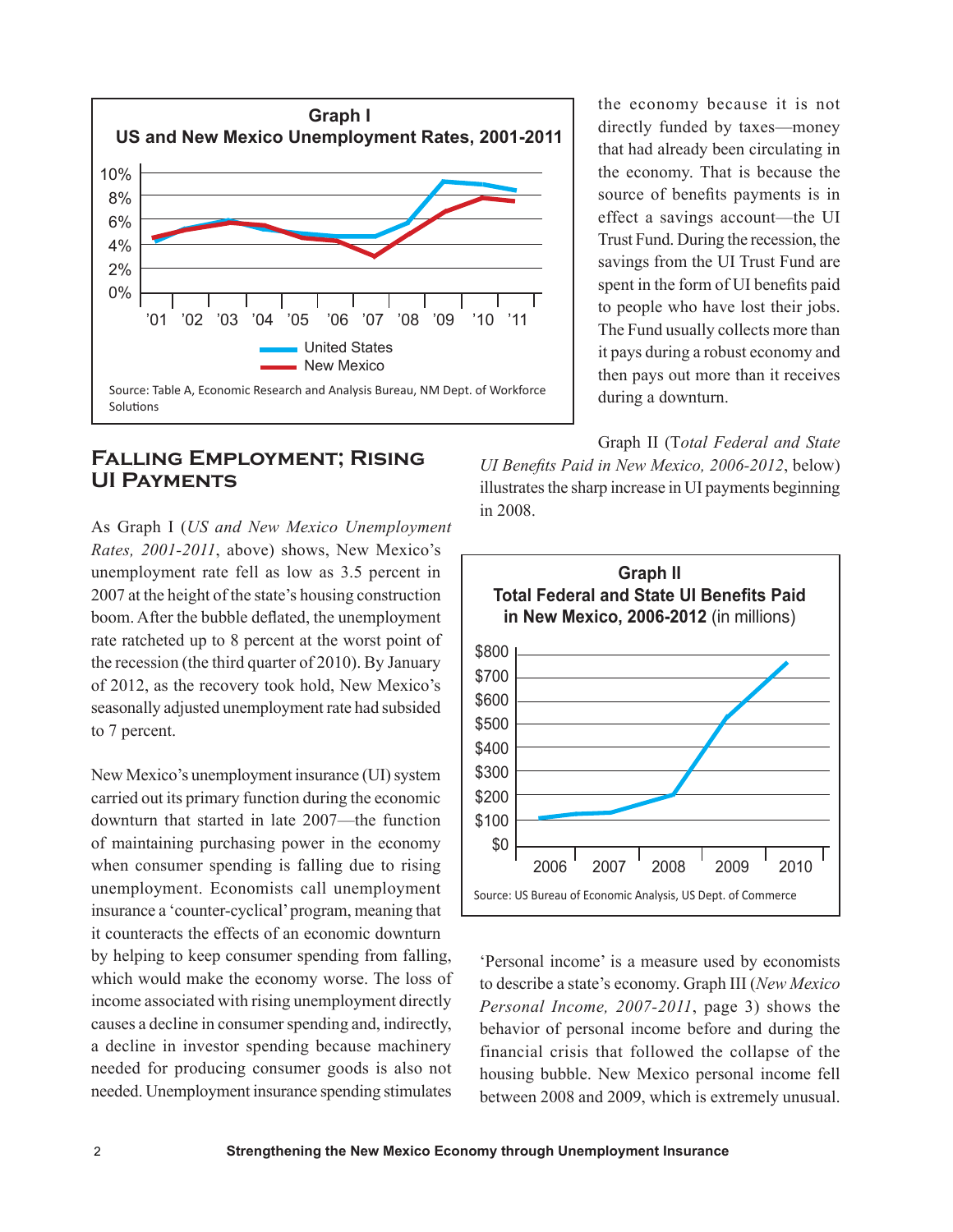

As both earnings and unearned income (dividends, interest, and rent) fell, transfer receipts (payments such as UI and Social Security, Medicaid and Medicare benefits, and other assistance programs such as SNAP/ food stamps) rose to take up some of the slack. But the graph indicates that transfer receipts, which are designed to rise more sharply during a crisis, failed to respond quickly enough to prevent a fall in personal income in the early part of the recession.

By 2010, substantial growth in transfer payments, combined with some growth in total income, was having the desired effect on the state's economy. Total transfer receipts (including Social Security and medical benefits) went up by 50 percent between 2006 and 2010. The growth in UI payments was almost 700 percent, making it a much larger share of total transfer payments.

Graph IV (*UI Claims History in New Mexico, 1998- 2012*, below) shows the rise and fall of initial claims (the measure of new claims) and continued claims (the measure of weeks UI benefits are claimed). Initial claims (the red line in Graph IV) were on pace with the unemployment rate from 2000 to 2012. Initial claims had peaked in 2003 from the so-called dot-com recession. As the housing construction boom took hold, initial claims for UI fell in 2006 then began to climb in January of 2007, finally doubling by January 2009. Initial claims fell in January 2012—a sign that the recovery was clearly taking hold.

While initial claims peaked in January 2009, continued claims (the green line in Graph IV) did not peak until January 2010. This indicates that it took longer for the unemployed to find jobs during the Great Recession than it did during the 2000-01 recession caused by

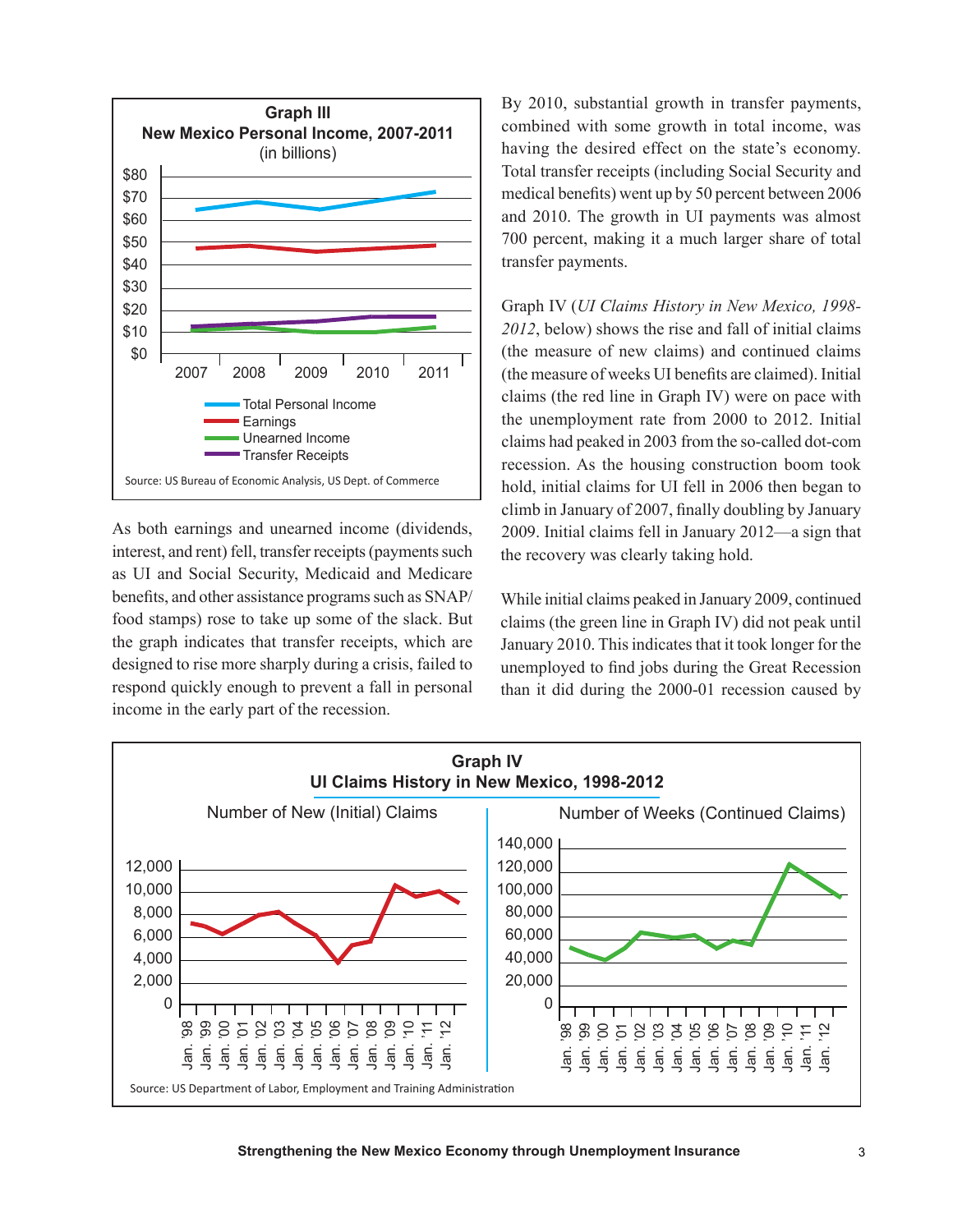the collapse of the so-called dot-com bubble. This is a sign of an anemic recovery.

### **Characteristics of New Mexico's UI Beneficiaries**

When considering the UI system, it is helpful to look at some of the demographic characteristics of its beneficiaries. This also gives us a more complete picture of how the Great Recession has impacted New Mexico workers—particularly those with families. Chart I (*Percent of UI Beneficiaries by Industry, 2011*, below) shows plainly how the construction industry took the brunt of the job losses following the bursting of the housing bubble. The pre-recession growth in construction jobs—the result of a housing construction binge—was unsustainable.

Former construction workers represented the largest share of UI beneficiaries, followed by unemployed workers from the health care and education sectors (which the US Department of Labor groups together as 'health care and social assistance,' as shown in Chart I). A significant share of UI beneficiaries





could also be found in retail trade, manufacturing, and administrative support.

As construction workers are overwhelmingly young men—and in New Mexico, also Hispanic—the next two charts show a correlation with Chart I. As Chart II (*Percent of UI Beneficiaries by Age, 2011*, above) indicates, the largest percentage of UI beneficiaries fell in the 25−34 age group—The age group most likely to have young children. Those between 35 and 54—considered the prime earning years—were also greatly impacted by job losses.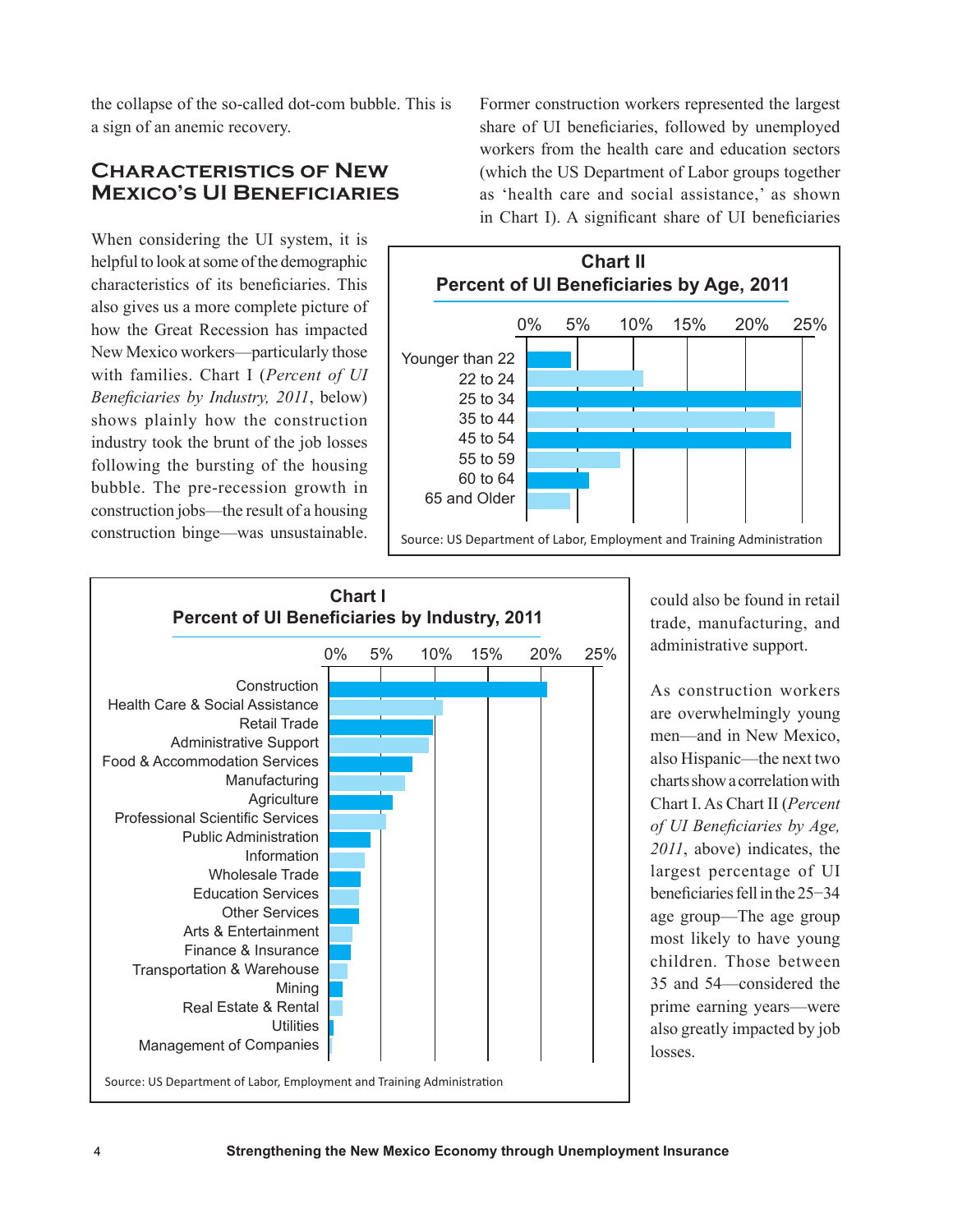

More than half of the insured unemployed were Hispanic (see Chart III, *Percent of UI Beneficiaries by Race/Ethnicity and Gender, 2011*, above) and non-Hispanic Whites were about 42 percent. Because of their prevalence in the construction industry, Hispanics were not only disproportionately impacted by job losses, but also disproportionately assisted by the UI program. That smaller percentages of Native Americans, Blacks, and Asians were UI beneficiaries is most likely due to the fact that they are not employed in large numbers in the sectors that had the highest job losses.

Finally, men were about 60 percent of UI beneficiaries while women were 40 percent.

### **A Troubled Trust Fund**

The balance of the UI Trust Fund, which is held by the US Department of Labor, is the

amount available for payment of UI benefits. The UI program takes in revenues in the form of levies on employers and spends the revenues as benefits for qualifying dislocated workers. Although UI claims payments have slowed since the peak of the recession, benefits paid for both initial and continued claims are still exceeding revenues from employer premiums. As illustrated in Graph V (*New Mexico UI Trust Fund* 

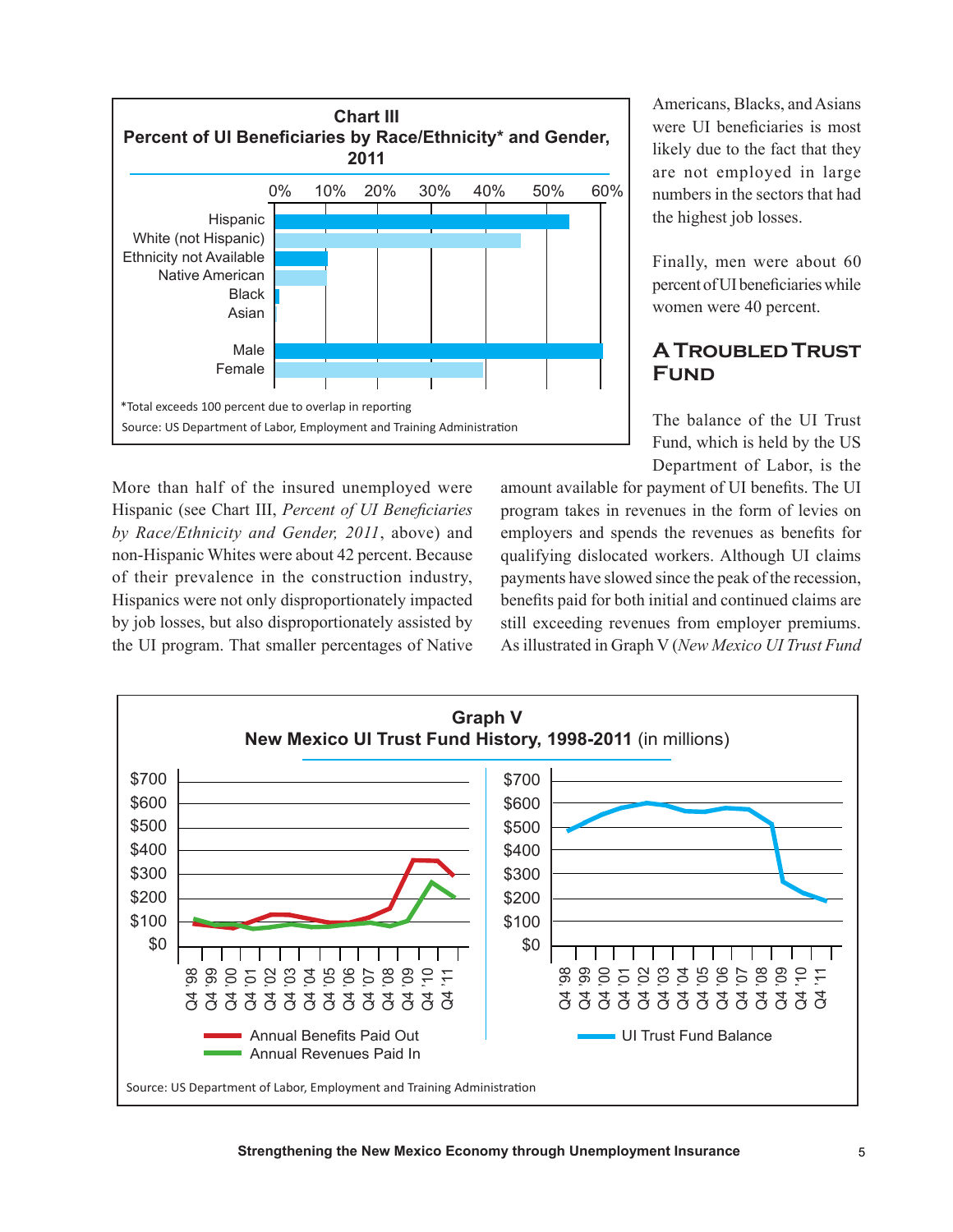*History, 1998-2011*, page 5), starting in the fourth quarter of 2008 (Q4 '08) benefits paid (the red line) far exceeded revenues received (green line). This kind of depletion of the UI Trust Fund is expected during a recession, although the depth of the Great Recession in New Mexico was not expected by experts on the state's economy. However, as benefit payments decline, the balance (blue line) should begin to recover. Graph V shows that it most clearly is not happening.

In 2003, the state Legislature made several changes to the UI system, including increased benefits for bread-winners with dependent children and a lower insurance rate for employers. (For a more complete history of changes to New Mexico's UI system from 2003 to the present, see the Appendix, page 7.) Since employer payments are a percentage of their payroll, they decline during a recession as workers are laid off. To counteract that—and to keep the Trust Fund solvent—New Mexico's UI statute has a built-in method for increasing premiums when wages fall. These automatic increases, which would have helped keep the UI Trust Fund balance from dropping so dangerously low, were overridden by the Legislature during the entire 2003-2012 period.

### **Conclusion**

There is a need for action on rebuilding the UI Trust Fund as the recovery from the recession continues so it will be available when the next recession—and its ensuing wave of unemployment—hits. The solution to the depletion of the UI Trust Fund is to increase employer contributions, not to cut UI benefits. Cuts to benefits during a recession hurt more than the workers and their families. They also slow the recovery, which impacts everyone—employers included. Had the UI statute's method for increasing employer payments been kept in place, the fund would not be in such a dire condition. State lawmakers should allow the statute to work as it was intended so employer rates can return to where they should be at this point in the recovery.

#### **Links to Sources**

US Bureau of Economic Analysis, US Department of Commerce: http://bea.gov/iTable/iTable.cfm?ReqID=70&step=1 &isuri=1&acrdn=3 US Department of Labor, Employment and Training Administration: http://workforcesecurity.doleta.gov/unemploy/ content/data.asp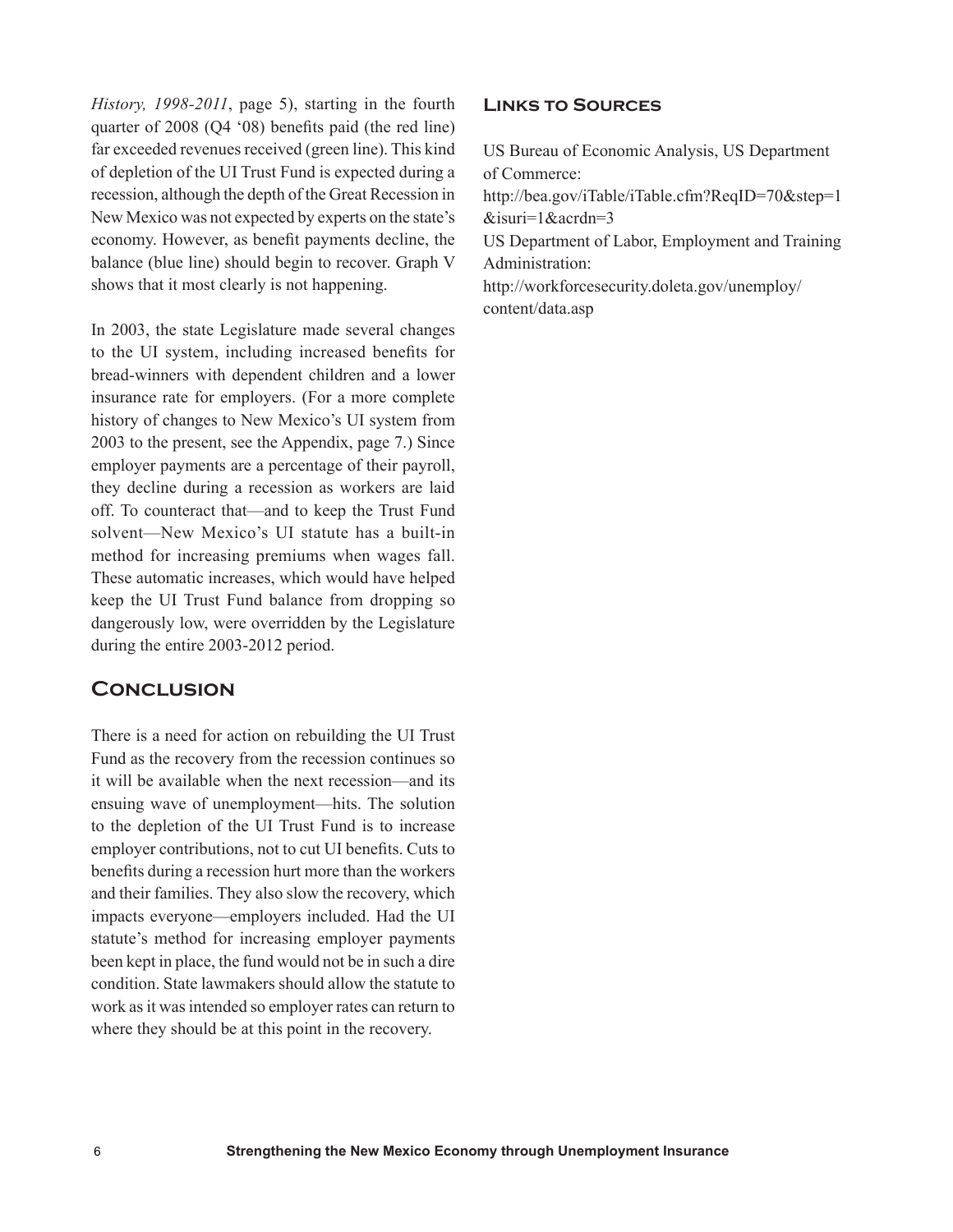## **Appendix**

### **An Abridged History of Legislative Changes to the New Mexico Unemployment Insurance Program Since 2003**

### **Introduction**

Section 51-1-11 NMSA 1978 is the statute defining six schedules for determining employer contributions. These are based on the size of the UI Trust Fund as a percentage of the state's total payroll. The larger the Trust Fund is as a percentage of total payroll, the lower the employer contributions are. The schedules range from 2.3 percent of total payroll (Schedule 0) to 0.3 percent (Schedule 6).

- **2003 –** With the UI Trust Fund balance at \$588 million and unemployment at 5.9 percent, the Legislature implements several changes to the UI system. Some of them benefit the unemployed and some the employers:
	- A trigger is put in place that would automatically extend benefits when total unemployment reaches a certain level;
	- Benefit payments are increased from 50 percent of high-quarter wages to 52.5 percent;
	- A dependent allowance of \$15 weekly per dependent is added;
	- It is determined that separation from employment as the result of domestic violence constitutes a valid reason for claiming UI benefits;
	- Automatic benefit denial for students attending school full-time is eliminated;
	- An 'Alternate Base Period,' which would use the most recent quarter in benefit eligibility determination, is implemented (this would have the effect of making more workers eligible for benefits);
	- Benefits are allowed for claimants seeking part-time work;
	- The UI tax rate for new employers is reduced from 2.7 percent to 2.0 percent; and
	- A new UI employer contribution schedule (Schedule 0) with lower tax rates and a solvency trigger is implemented.
- **2005 –** With a UI Trust Fund balance of \$559 million and an unemployment rate of 5.2 percent:
	- The 2003 reforms are suspended because of the "extremely tight" trigger mechanism; and
	- The trigger rate is dropped from a UI Trust Fund balance of 3.75 percent of total payroll to 2.5 percent of total state payroll.
- **2006 –** With a UI Trust Fund balance of \$578 million and an unemployment rate of 4.1 percent:
	- UI tax Schedule 0 is put into effect for employers with a reserve ratio of 15 percent or higher. Legislative Council Services determines in its fiscal impact report that this will have no detrimental fiscal impact.
- **2007 –** With a UI Trust Fund balance of \$575 million and an unemployment rate at a low 3.5 percent, the 2003 set of benefit enhancements are made permanent and some are increased:
	- The weekly benefit amount is increased from 52.5 percent to 53.5 percent of average weekly wage; and
	- The dependent allowance is increased from \$15 to \$25 weekly per dependent with a maximum of four dependents.
- **2009 –** With a falling UI Trust Fund balance of \$281 million and a rising unemployment rate of 6.8 percent:
	- The weekly benefit amount is increased from 53.5 percent to 60 percent for 2010 and 2011.